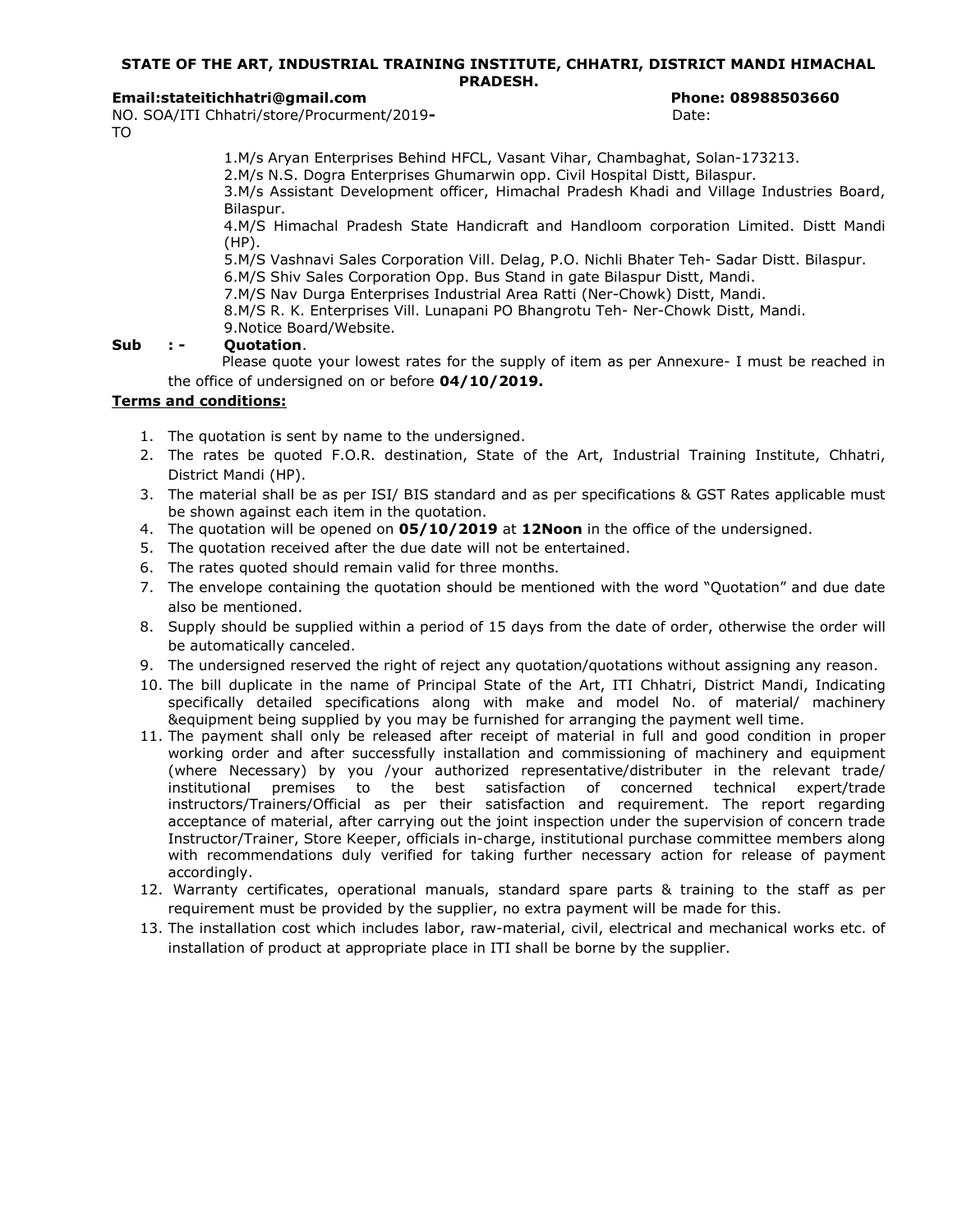| Annexure-1 |
|------------|
|------------|

| Sr. No.        | <b>Name of the Item</b>                                                                            | <b>Specification</b>                                                                                        | Unit of<br>measurement | Rate<br>quoted | <b>GST Rate</b><br>(9/6) |
|----------------|----------------------------------------------------------------------------------------------------|-------------------------------------------------------------------------------------------------------------|------------------------|----------------|--------------------------|
| $\mathbf{1}$   | Electrical symbol and<br>accessories charts                                                        |                                                                                                             | Each No.               |                |                          |
| $\overline{2}$ | Pipe vice cast iron with<br>hardened jaw                                                           | 100mm                                                                                                       | Each No.               |                |                          |
| 3              | Hand vice                                                                                          | 50mm jaw                                                                                                    | Each No.               |                |                          |
| $\overline{4}$ | Table vice                                                                                         | 100mm jaw                                                                                                   | Each No.               |                |                          |
| 5              | Hacksaw frame (with blade)                                                                         | Adjustable<br>300mm                                                                                         | Each No.               |                |                          |
| 6              | File flat                                                                                          | 200mm 2 <sup>nd</sup> cut<br>with handle                                                                    | Each No.               |                |                          |
| $\overline{7}$ | File half round                                                                                    | 200mm 2 <sup>nd</sup> cut<br>with handle                                                                    | Each No.               |                |                          |
| 8              | File round                                                                                         | $200$ mm $2nd$ cut<br>with handle                                                                           | Each No.               |                |                          |
| 9              | Pliers long nose insulated                                                                         | 150mm                                                                                                       | Each No.               |                |                          |
| 10             | Pliers flat nose insulated                                                                         | 200mm                                                                                                       | Each No.               |                |                          |
| 11             | Pliers flat nose insulated                                                                         | 100mm                                                                                                       | Each No.               |                |                          |
| 12             | D.E. metric spanner Double<br>ended                                                                | $6-32mm$                                                                                                    | Each No.               |                |                          |
| 13             | Gauge, wire imperial<br>Stainless steel marked in<br>SWG & mm                                      | Wire Gauge<br>Metric                                                                                        | Each No.               |                |                          |
| 14             | Portable electric drill machine                                                                    | $0-12mm$<br>capacity<br>750w,240v with<br>chuck and key                                                     | Each No.               |                |                          |
| 15             | Crimping tool                                                                                      | 0.5sp mm to<br>16sq mm<br>16sq mm to 95<br>sq mm                                                            | Each No.               |                |                          |
| 16             | Pliers side cutting                                                                                | 150MM                                                                                                       | Each No.               |                |                          |
| 17             | Wire stripper adjustable<br>length                                                                 |                                                                                                             | Each No.               |                |                          |
| 18             | Hammer, ball peen with<br>handle                                                                   | 500 gms                                                                                                     | Each No.               |                |                          |
| 19             | Scriber (knurled center<br>position)                                                               | 150 mm                                                                                                      | Each No.               |                |                          |
| 20             | Tool kit box/bag portable                                                                          |                                                                                                             | Each No.               |                |                          |
| 21             | Allen key                                                                                          | 12 Pcs                                                                                                      | Each No.               |                |                          |
| 22             | Scissors blade                                                                                     | 150mm                                                                                                       | Each No.               |                |                          |
| 23             | Electrical loads: set of<br>incandescent lamp, tube light,<br>CFL, LED light, Heater and<br>Geyser | Electrical Loads:<br>set of<br>incandescent<br>lamp, tube light,<br>CFL, LED light,<br>Heater and<br>Geyser | Each No.               |                |                          |
| 24             | Torque wrench                                                                                      | 8n-m to 15n-m                                                                                               | Each No.               |                |                          |
| 25             | Pipe cutter to cut pipes                                                                           | Up to 5cm. dia                                                                                              | Each No.               |                |                          |